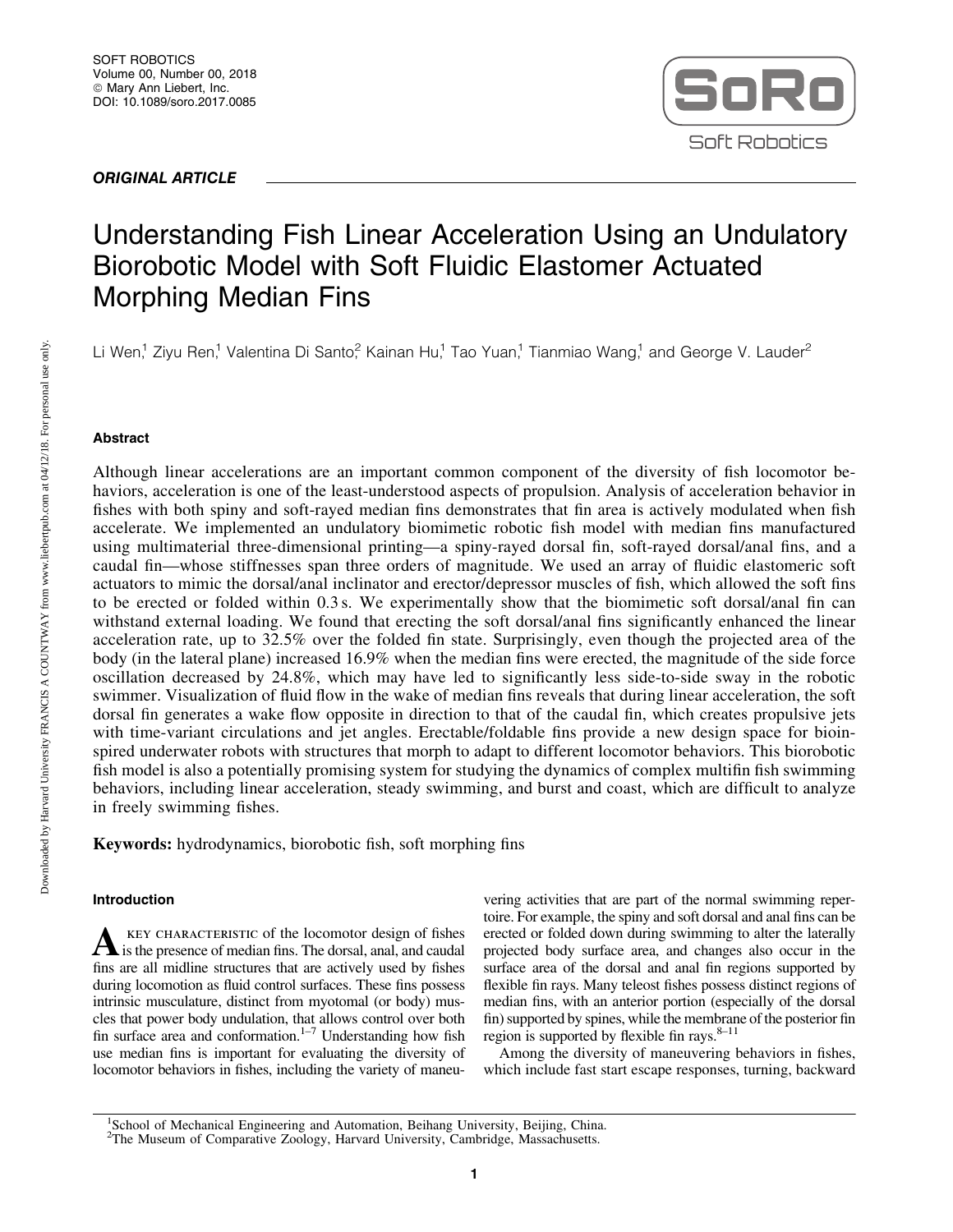locomotion, rapid burst and coast swimming, and linear acceleration, the latter is the least understood aspect of swimming (Fig. 1A). Although Tytell<sup>12</sup> studied the kinematics and hydrodynamics of routine linear accelerations of eels (*Anguilla rostrata*), almost all studies of fish locomotion have focused on other types of fish locomotor behavior. In part, this is likely due to the considerable difficulty in reliably and repeatedly eliciting linear accelerations from freely swimming fishes, and the challenges of generating a replicated data set in which fish accelerate with a variety of known values. From our observation on a largemouth bass (*Micropterus salmoides*) (Fig. 1B, C), we found a significant change in median fin area during the linear acceleration at different time instants (Fig. 1D). $<sup>11</sup>$ </sup>

A robotic model with morphing median fins that allows control over fin surface area and also the ability to precisely generate linear accelerations that vary in magnitude would be a valuable tool for exploration of this aspect of unsteady fish locomotor behavior.

Fish-inspired biorobotic flexible models have attracted growing attention from mathematicians,<sup>16</sup> fluid engineers,<sup>17</sup> roboticists,<sup>18,19</sup> and biologists<sup>20,21</sup> interested in studying the principles underlying unsteady locomotion in aquatic animals. Previous studies have included bioinspired mechanisms that produce movements similar to swimming fishes to mimic pectoral fin,<sup>22</sup> caudal fin,<sup>23</sup> and undulatory body locomotion.<sup>24</sup> More recent studies have used soft actuators and smart materials to mimic fish-like locomotion. For example, Marchese *et al.*<sup>25</sup> have developed a soft robotic fish body powered by fluidic actuators that is capable of performing a C-start escape response. Kim *et al.*<sup>26</sup> have developed robotic pectoral fins with a shape memory alloy that can generate undulation motions similar to a ray's. Jusufi *et al.*<sup>27</sup> used pneumatic actuators attached to a flexible foil to study how undulatory locomotion of a simple model fish body is altered by changing the level of cocontraction of right and left side actuators.

From the biomimetic perspective, both fin movements and body deformation should be included when characterizing the hydrodynamic function of a bioinspired robotic fish. Creating a biologically analogous robotic fish with median fins is a considerable challenge because it requires fabricating multiple engineered fins whose Young's modulus ranges between  $10^5$  and  $10^9$  Nm<sup>-2</sup>,<sup>16,28</sup> and then actuating and controlling the undulatory body and multiple individual fin elements that make up the entire system.

Development of a fish robotic system that allows controlled analysis of acceleration behaviors also has the potential of contributing to understanding different behaviors exhibited by freely swimming fishes. For example, changing fin areas during steady swimming and during unsteady behaviors such as turning and acceleration are commonly observed, as are differences in kinematics between spiny and soft-rayed dorsal fins,  $9,10$  and the increase in body yaw (side to side) motion as fishes accelerate.<sup>29</sup> However, understanding the effects of such fin or body motions on swimming performance and the balance between thrust and drag forces is very difficult in living fishes. Using a robotic model system in which fin surface areas and body motions can be altered and effects on swimming performance quantified provides a valuable tool by which robotics can contribute to understanding the complex and multifactorial swimming behaviors in live fishes.

In this study, we present an engineered robotic fish that includes morphing flexible median fins that can be actively controlled along with control of undulatory body motion and the swimming acceleration profile. Two key questions underpinned our research. First, can we design and fabricate a biomimetic robotic fish with median fins that can morph into different shapes, and that accurately reflect fish median fin function? Second, how does altering median fin surface area affect linear acceleration swimming performance of the robotic fish? To answer these questions, we need to fabricate



FIG. 1. Linear acceleration in live fish. (A) The range in acceleration of the three typical types of unsteady swimming behaviors is given in BL/s<sup>2</sup>. Species beneath each box plot are listed in order of increasing acceleration values. Among the three kinematic modes—linear acceleration,<sup>12</sup> burst and coast (also called "kick and glide"),<sup></sup> C-starts and S-starts)—linear acceleration in fish is the least understood. (B) Representative image sequence of a largemouth bass (Micropterus salmoides) performing linear acceleration at 0.17 BL/s<sup>2</sup>. The body midlines were extracted with a time interval of  $\overline{0.27}$  s. Frames from  $t = 0$  s to 1.2 s shows a series of tail beats of four cycles during linear acceleration. (C) Body midline profiles during linear acceleration are illustrated. The snout position is indicated by ''x,'' and the tail position is denoted by "o." (D) Representative image sequences of the bass in the lateral view, the soft-rayed dorsal/anal fins are outlined with *solid white* lines. Fin area changed from 732 mm<sup>2</sup> ( $t = 0$  s) to 381 mm<sup>2</sup> ( $t = 0.69$  s) during linear acceleration—a decrease of 47.9% in total area of the soft-rayed dorsal/anal fins. BL, body length. Color images available online at www .liebertpub.com/soro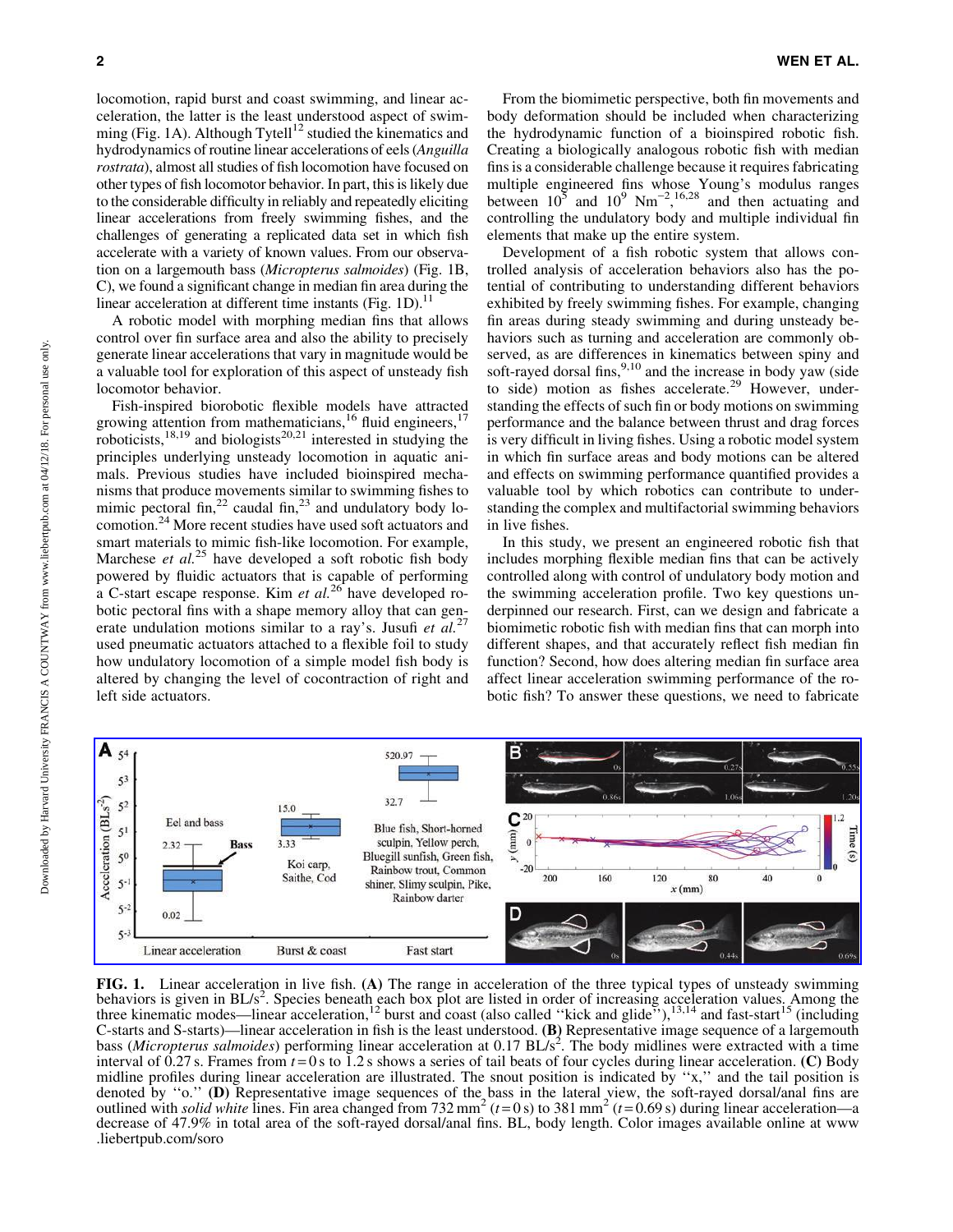synthetic median fins based on the morphological design principles of bony fishes and test the hydrodynamic function of the fins on an undulatory robotic model that could move like a fish. To our knowledge, no previous study has either reported on ''morphing'' fins attached to a fish-inspired underwater robot, or tested the effects of morphing fin states on hydrodynamic performance under self-propelled swimming conditions.

For this study, we first used synchronized ventral and lateral high-speed cameras to examine linear acceleration behavior and median fin conformation in largemouth bass (*M. salmoides*). Then, we designed and fabricated a spiny-rayed dorsal fin, soft-rayed dorsal/anal fins, and a caudal fin, which were manufactured using multimaterial three-dimensional (3D) printing. These biomimetic fins were actuated by fluidic elastomeric soft actuators that mimicked the functions of the dorsal/ anal erector/depressor muscles of live fish, and were also designed to have lightweight, compliant features that could withstand impacts and resist fluid loading. We then attached the fins at the proper positions to a fish-like robotic undulatory platform with a rigid skeleton and controlled the acceleration profile of the entire platform of actuated median fins plus undulatory body. Finally, we measured the speed, linear acceleration, lateral and thrust forces, and wake flow patterns of this biorobotic fish while varying fin conformation under self-propelled swimming conditions on a customdesigned experimental system.24,30,31

#### Materials and Methods

Largemouth bass (*M. salmoides*) were collected in Massachusetts (United States) and housed in Harvard University aquaria at room temperature. Animal experiments were conducted in a closed circuit flow tank with a 25-cm-wide, 25 cm-deep, and 80-cm-long working section. Bass, mean body length (BL) of 15 cm, were confined to the working section using plastic grids as in our previous research.<sup>9</sup> To record the linear acceleration of bass, animals were gently maneuvered into position in front of the cameras. After a period of steady swimming in the flow (at both 1 BL/s and 2 BL/s in our study), bass would periodically and voluntarily accelerate linearly in response to a stimulus introduced behind them. Linear acceleration was filmed as fish began from steady locomotion at these two flow speeds with synchronized ventral and lateral high-speed cameras (Photron PCI-1024, 1 megapixel resolution) at 1000 fps. The research was conducted under the approved Institutional Animal Care and Use protocol #20-03 at Harvard University.

To investigate the effects of morphing fin states on hydrodynamics during linear acceleration, we implemented a biomimetic undulatory fish robotic model with median fins a biomimetic spiny-rayed dorsal fin, soft-rayed dorsal/anal fins, and a caudal fin—based on the morphological design of perch-like bony (teleost) fishes that possess dorsal fins with both spines and flexible fin rays.

The spiny dorsal fin of most teleost fish species can be elevated and depressed by erector/depressor muscles.<sup>32</sup> To mimic this rotational motion of a spiny dorsal fin (Fig. 2A), we used a four-bar linkage mechanism that translates the linear movement of a fiber-reinforced cylindrical soft actuator into rotational movement for five fin rays connected by a membrane (Fig. 2B). The fiber-reinforced cylindrical soft

actuator (Supplementary Fig. S1; Supplementary Data are available online at www.liebertpub.com/soro), which activates by being inflated with compressed air, was mounted below the four-bar linkage for rotating the fin rays and the membrane (Supplementary Video S1). The biomimetic spiny dorsal fin has a 92-mm span, 65-mm chord length, and a mass of 47.9 g.

To mimic a single biomimetic fin ray, we used two cylindrical soft actuators positioned symmetrically on the left and right to provide motion at the fin ray's base. Note that the natural soft fin ray possesses a bilaminar structure composed of two half-ray elements (called hemitrichs) (Fig. 2C, E), but we elected to simplify the natural fin ray design by not using a bilaminar structure to reduce the number of fin actuators by a factor of two, and to use single elements to represent each ray to reduce the number of actuators (Fig. 2B, F). Force is applied to a biological fin ray via inclinator muscles attached to the fin base, and a ligament (shown in green) that joins the base of the fin ray slides over a supporting cartilage pad (Fig. 2C). In the bioinspired fin, inflating the soft actuators on each side of the fin ray (up and down) induces the fin ray to move side to side (Fig. 2D; Supplementary Video S2). A flexible arc-shaped hinge,  $33$  which allows the fin ray to be bent laterally, was placed at a position corresponding to that of the soft ligament of a biological fin ray (inset in Fig. 2D).

We used four pairs of fiber-reinforced soft actuators (eight total) to mimic the dorsal/anal inclinator muscles of four soft rays. We also used one fiber-reinforced soft actuator to produce the erecting/folding motion through a four-bar linkage mechanism, similar to that found in a spiny dorsal fin. The soft dorsal and anal fins are able to perform both the erecting/ folding motions and to produce bending side to side (Fig. 2F; Supplementary Video S3). Both the biomimetic soft dorsal and anal fins have a 115-mm span, 74-mm chord length, and a mass of 45.8 g (Fig. 2F). The distance between the trailing dorsal fin margin and the leading edge of the caudal fin is 66.5 mm.

Cylinder-shaped fiber-reinforced soft actuators of two different sizes were fabricated for the fin erect/fold mechanisms (25 mm in length, 19 mm in diameter) and the flapping mechanisms (16 mm in length, 10 mm in diameter). The soft actuators consisted of four components: the inner and outer extendable silicone elastomer layers, Kevlar thread for constraining the radial expansion, a driving end that connects with the mechanism, and a fixed end with a pressure input tube (Supplementary Fig. S1A). All the molds for the casting process were printed using a 3D printer (MakerBot Replicator X5; MakerBot Industries, Inc.). The fabrication process of a fiber-reinforced soft actuator is shown in Supplementary Figure S1B. When pressurized air is applied to the soft actuator, it produces linear motion that generates the erect/fold motion of the fin rays (Fig. 2I). Air pressure was measured using a high-precision digital pressure transducer (ZSE30AF/ISE30A, SMC Corp., Tokyo, Japan).

The computer aided design (CAD) model of the biomimetic fin was then transferred to an Objet Connex500 C3 (Stratasys, Ltd., Eden Prairie, MN), a multimaterial 3D printer, for fabrication. The different mechanical elements of the biomimetic fins were assigned different material stiffnesses represented by different colors (see color bars in Fig. 2F). The rigid fin rays and fin base support (pink) were fabricated from rigid material with a Young's modulus of 3000 Mpa (VeroWhitePlus RGD835). The flexible hinge of each fin ray (gray) was fabricated from flexible material with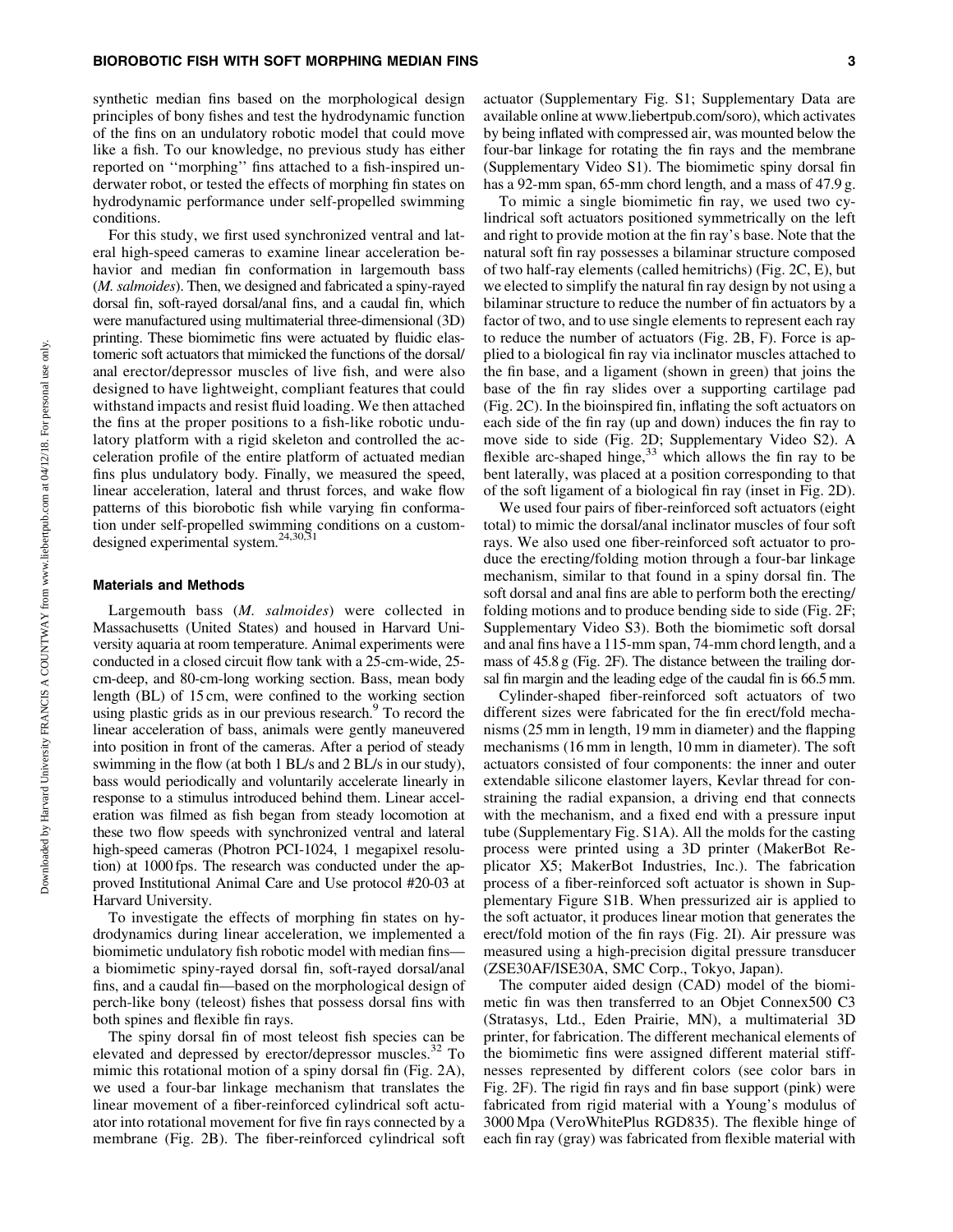

FIG. 2. Morphology of the median fins of bony fishes and the biomimetic prototypes with mechanical elements and mechanisms. (A) Image of a cleared and stained spiny dorsal fin in a bluegill sunfish (*Lepomis macrochirus*) with rigid spines (*red*) and the soft fin membrane (*translucent*). (B) CAD model of the biomimetic spiny dorsal fin. The bar linkage mechanism for the erect/fold motions, which translates the linear movement of the soft actuator (driven by a pneumatic system) into the rotational movement of the fin. (C) Simplified fin ray bending mechanism. Force is applied to a fin ray via inclinator muscles attached through tendons near the base of the fin ray. A ligament (*green*) that attaches to the base of the fin ray slides over a supporting cartilage pad. (D) Model of a single biomimetic fin ray. The principal elements of the fin structures were assigned multiple materials represented by different colors. The spines and rays have the largest stiffness (indicated by *red*), the materials in the fin mechanism include fully rigid material (indicated by *red*), and flexible material (indicated by *gray*). Fiber-reinforced soft actuators (indicated by cyan) located on each side allow the fin ray to flap laterally. The material stiffness of the biomimetic fins spans five orders of magnitude, ranging from 0.01 to 3000 Mpa.  $(E)$ Anal fin in a bluegill sunfish to show the leading spines and posterior flexible rays. (F) Model of the soft dorsal fin rays. Fluidic elastomeric soft actuators that mimic the dorsal/anal inclinator, and erector/depressor muscles allow the biomimetic soft fin to erect, fold, and flap laterally. The mechanical assembling process is available in Supplementary Video S4. (G) Skeleton of a snowy grouper (*Hyporthodus niveatus*) showing the segmented vertebral column and the major median fins, to illustrate the relative positions of the spiny dorsal, soft dorsal, anal, and caudal fins (scale bar is 70 mm). (H) Photograph of the biomimetic robotic fish with all median fins (BL 580 mm; maximum body width 80 mm; maximum body height with fins 230 mm) illustrating the biomimetic spiny dorsal, soft dorsal, and anal fins (scale bar is 50 mm). (I) Biomimetic soft dorsal fin at fully erected (pneumatic pressure: 0 Kpa), half-erected (153 Kpa), and fully fold down (278 Kpa) states. CAD, computer aided design. Color images available online at www.liebertpub.com/soro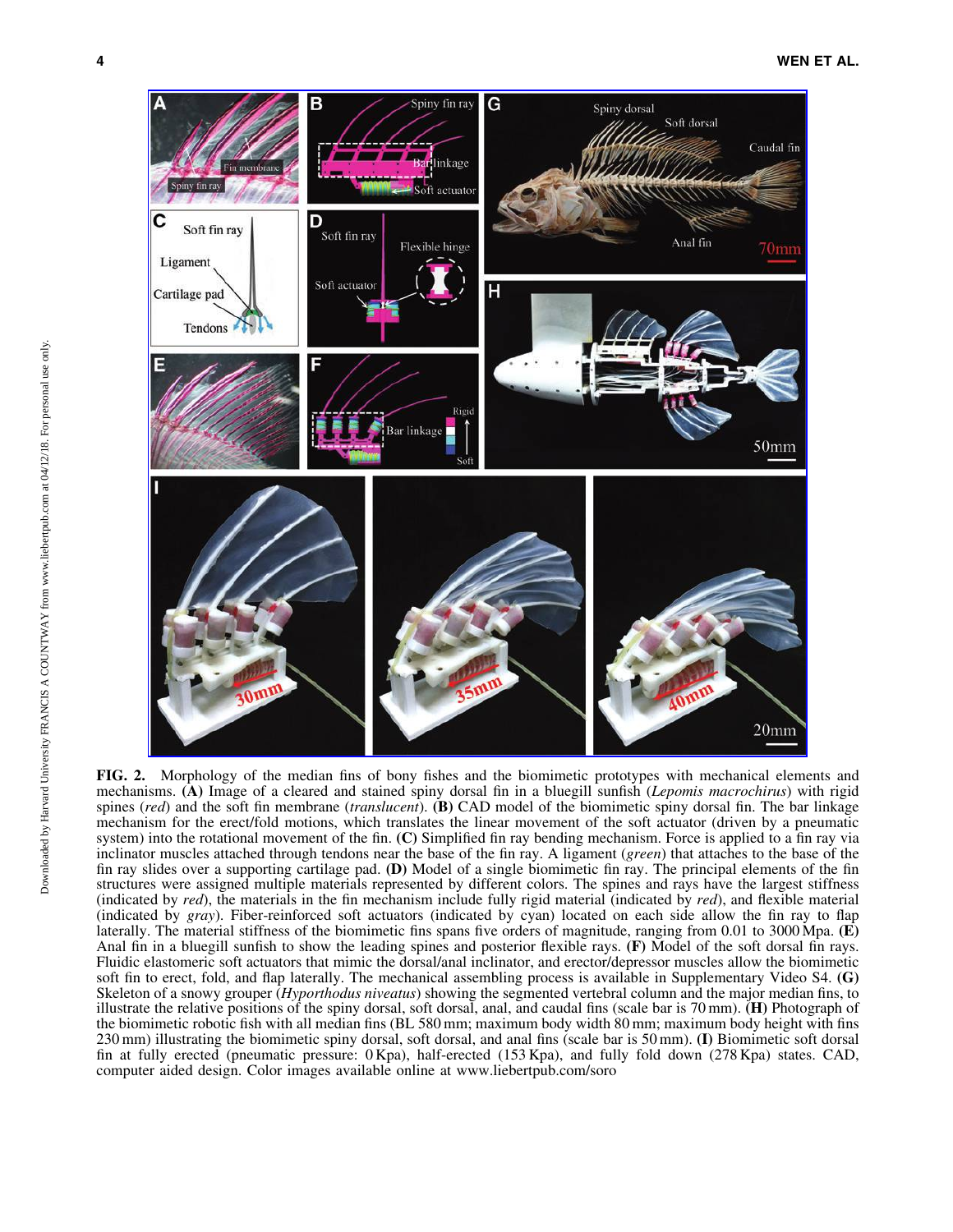#### BIOROBOTIC FISH WITH SOFT MORPHING MEDIAN FINS 5

a Young's modulus of 1.1 Mpa (TangoPlus FLX930). The soft actuators were fabricated with silicone elastomer (blue) with a Young's modulus of 0.5 Mpa (DragonSkin 30). The fin membrane, with a thickness of  $600 \mu m$ , was fabricated by a spin coater (MV300; Marath, Inc.) using a silicone elastomer material (Ecoflex 0010; Smooth-On, Inc.). The membrane was then glued evenly to the fin rays using silicone epoxy.

We programmed the median fins to move according to five typical median fin motion patterns observed in bony fishes during swimming<sup>1,3,4,9,34</sup>: (1) all fins folded down; (2) spiny dorsal fin erect and soft dorsal/anal fins folded down; (3) spiny dorsal fin folded down with soft dorsal/anal fins halferect; (4) spiny dorsal fin folded down and soft dorsal/anal fins fully erect; and (5) spiny dorsal fin and soft dorsal/anal fins fully erect.

We positioned the biomimetic spiny dorsal, soft dorsal, and soft anal fins on the robot model in locations corresponding to the median fin positions of a typical perciform teleost fish such as a largemouth bass or yellow perch (Fig. 2G; see the assembly process in Supplementary Video S4). This robotic fish body, which has been applied in our previous studies to understand fish undulatory propul- $\sin^{24,30}$  has four rigid segments that can be actuated independently by servo motors (RE40; Maxon Motor, Inc., Switzerland). The robotic fish body has a total BL of 58.8 cm and mass of 2.79 kg, and has a similar shape to that of a generalized carangiform fish swimmer, whose body undulation is primarily confined to the posterior of the  $BL^{35}$ . The spiny dorsal fin was mounted posterior to the head of the robot, and the soft dorsal and anal fins were symmetrically mounted on the upper and lower positions of the second segment of the fish body, respectively (Fig. 2H). The four segments of the robotic fish were controlled by a servo motor coordinator (MC206; Trio Motion Technology, United Kingdom) to produce a fish-like undulatory movement. Body kinematics was defined by the following:

$$
h(x,t) = (c_1x + c_2x^2) \sin\left(\frac{2\pi}{\lambda}x \pm \frac{2\pi}{f}t\right),
$$
 (1)

where  $h(x,t)$  denotes the displacement along the lateral direction in a body-fixed coordinate system; *x* denotes the displacement along the main body axis (note: *x* is measured starting from 1/3*L* of the robotic fish); *L* represents the total length of the body;  $\lambda$  denotes the body wave length, which was set to 0.96 *BL* to mimic carangiform locomotion.<sup>35</sup> *f* denotes the locomotion frequency, chosen to be 1.5 Hz for this study.

From our live bass trials, the frequency ranges from 1.9 to 4.48 Hz in linear acceleration  $(0.12-2.07 \text{ BL/s}^2)$  and  $1.41-$ 3.70 Hz in steady swimming (1–2 BL/s). Frequency range of live fishes was also provided in a recent study on the live fish linear acceleration.<sup>29</sup> According to the biological results, 1.5 Hz is within the biological range of the flapping frequency that is common to slow to moderate freely swimming fishes.  $c_1$  and  $c_2$  were used to control the amplitude of the caudal fin. We use the peak-to-peak oscillation amplitude at the caudal peduncle to define the amplitude (*h*). From our bass observation (Fig. 1), the peduncle amplitude is within 0.09–0.14 BL in linear acceleration  $(0.12-2.07$  BL/s<sup>2</sup>) and  $0.07-0.1$  for steady swimming (1–2 BL/s). Therefore, we choose to fix the

peduncle amplitude to  $0.1$  BL  $(h=0.1$  BL) as it is the typical biological range of the peduncle amplitude of the live fishes.

The experimental apparatus is constructed as follows (see Fig. 3A for a schematic view): The servo towing system has a travel distance of 7.5 m with a position control accuracy of 0.1 mm. Underneath the towing system is a water tank measuring  $7.8 \times 1.2 \times 1.1$  m, in which the robotic fish has sufficient space to move. As Figure 3A shows, a low-drag streamlined strut, which is fixed to a force transducer above the water, penetrates the water and connects to the head of the fish. During experiments, the robotic fish was towed (by the servo towing system) at mid-depth in the tank to avoid interference from the free water surface and the bottom of the tank. The measured transducer forces of the robotic fish were measured using a multiaxis ATI force transducer (mini-40; ATI Industrial, Inc.). As shown in the black dashed box in Figure 3A, when the experimental apparatus was in operation, we were able to simultaneously record force data and digital particle image velocimetry (DPIV) images, control the speed of the carriage, and actuate the robotic fish model. The DPIV system was used to measure the flow field. For more details about the DPIV apparatus, which includes the laser system, high-speed camera, and particles  $(10 \mu m)$  average size glass microspheres) to seed the water, refer to our previous article. $2<sup>2</sup>$ 

One technical issue for the robot was that it needed to be towed through the water from still to steady swimming state to imitate how a fish would naturally move during acceleration. In this article, we used a simple metric, ''critical linear acceleration"  $(A<sub>cla</sub>, unit: m/s<sup>2</sup>)$ , to characterize the biorobotic fish's linear acceleration performance under different fin states. This acceleration method is an extension of our previously described self-propelled steady swimming method for fish robotics.<sup>36,37</sup>

The experimental process for realization compromises several steps. Step 1: for each state, we first fixed the robotic fish body motion and then varied the towing speed *U* until the time-averaged axial force measured by the force transducer was 0 (Fig. 3B). Lauder *et al.*<sup>36</sup> also presented a diagram showing that the robot swims at a self-propelled time-averaged constant speed as a result of a thrust and drag force balance over a single tail beat cycle. Each force is the mean from five repeated trials at each towing speed  $(n=5)$ . We calculated the self-propelled speed (*Usps*, which is marked out by the vertical dashed line with label in Fig. 3B) based on the towing speed and the measured axial force based on a previously described method.30,38,39 Step 2: We program the towing system with different linear acceleration rates. Linear acceleration profiles of the towing system (the colors of the acceleration profiles correspond to those in Fig. 3C) and the axial force/time history during both linear acceleration followed by steady swimming for the black profile. The robotic fish model accelerates from initial zero velocity, and then, we calculated the mean axial forces during the acceleration stage for each acceleration rate. Each force is the mean from five repeated trials at each acceleration rate  $(n=5)$ .

Data for the mean axial forces generated at acceleration rates are shown in Figure 3C (the *Acla* is marked out by the vertical dotted line with label). In Figure 3D, we show six different linear acceleration profiles for acquiring the *Acla* of all fins erected up (case e), which were determined by linearly fitting the mean force data for each acceleration rate (Fig. 3C). The black axial force/time history profile in Figure 3D is the result when robotic fish was first towing at a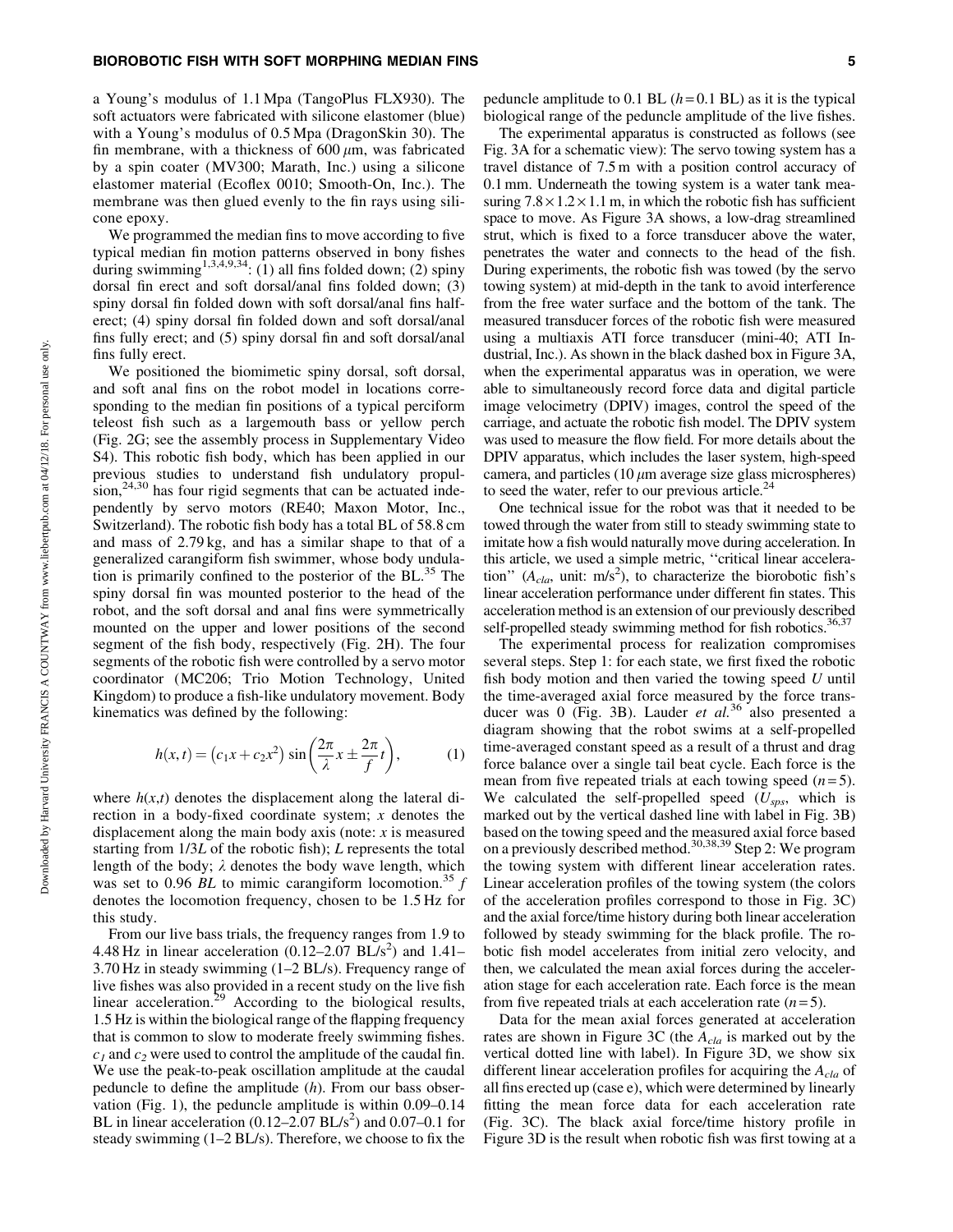

FIG. 3. The hydrodynamic experimental apparatus for testing the biomimetic robotic fish and our approach for evaluating linear acceleration performance. (A) Schematic view of the experimental system for the robotic fish model in a flow tank where the water is still. The main mechanical components of the apparatus and the laser system for DPIV are marked. The *x*-axis is along the fish axial length; the *y*-axis is in the lateral direction; and *z* is vertical. The thick *arrow* labeled ''towing speed'' indicates the direction of linear acceleration of the robotic fish. Note that all of the robotic fish's power supply, motion control, amplifier, and data acquisition system were contained within the carriage. (B) The towing speed (*U*) versus the average axial force of the robotic fish in a steady swimming state (kinematics,  $h = 0.1$  BL, body wavelength = 0.96 BL,  $f = 1.5$  Hz) for acquiring the SPS speed. (C) The towing linear acceleration versus the average axial force of robotic fish during linear acceleration for acquiring the critical linear acceleration (see text for discussion). **(D)** Linear acceleration profiles of the towing system (the colors of the acceleration profiles correspond to those in panel (C) and the axial force/time history of all fins erected up state (case e) during critical linear acceleration followed by steady swimming for the *black* profile. Error bars are –1 s.e.m. DPIV, digital particle image velocimetry; s.e.m., standard error of the mean; SPS, selfpropelled swimming. Color images available online at www.liebertpub.com/soro

critical linear acceleration state  $(5.2 \times 10^{-2} \text{m/s}^2 (0.09 \text{ BL/s}^2))$ gray shaded area) and then the steady swimming state (0.339 m/s). The axial force oscillation of these two states is centered around zero baseline.

#### **Results**

## Kinematics of the biomimetic robotic fish

The biomimetic spiny dorsal fin can fold down to 45% of its fully erected state at 285 Kpa inflation pressure. The biomimetic soft dorsal and anal fins were able to fully erect at a pneumatic pressure of zero (Fig. 4A), half-erect at a pressure of 304 Kpa (Fig. 4B), and fold down by a 70% area compared to the fully erect state at a pressure of 425 Kpa (Fig. 4C). Each biomimetic fin was independently controlled by the pneumatic system. When fully erected from the fold state, the side area of the soft dorsal/anal fin changed from 66 to  $180 \text{ mm}^2$ , and the projection area of whole body (on the lateral plane) changed from 669.3 to 782.6 cm<sup>2</sup>. The minimum time for folding down the fins from the fully erected state was  $0.30 \pm 0.05$  s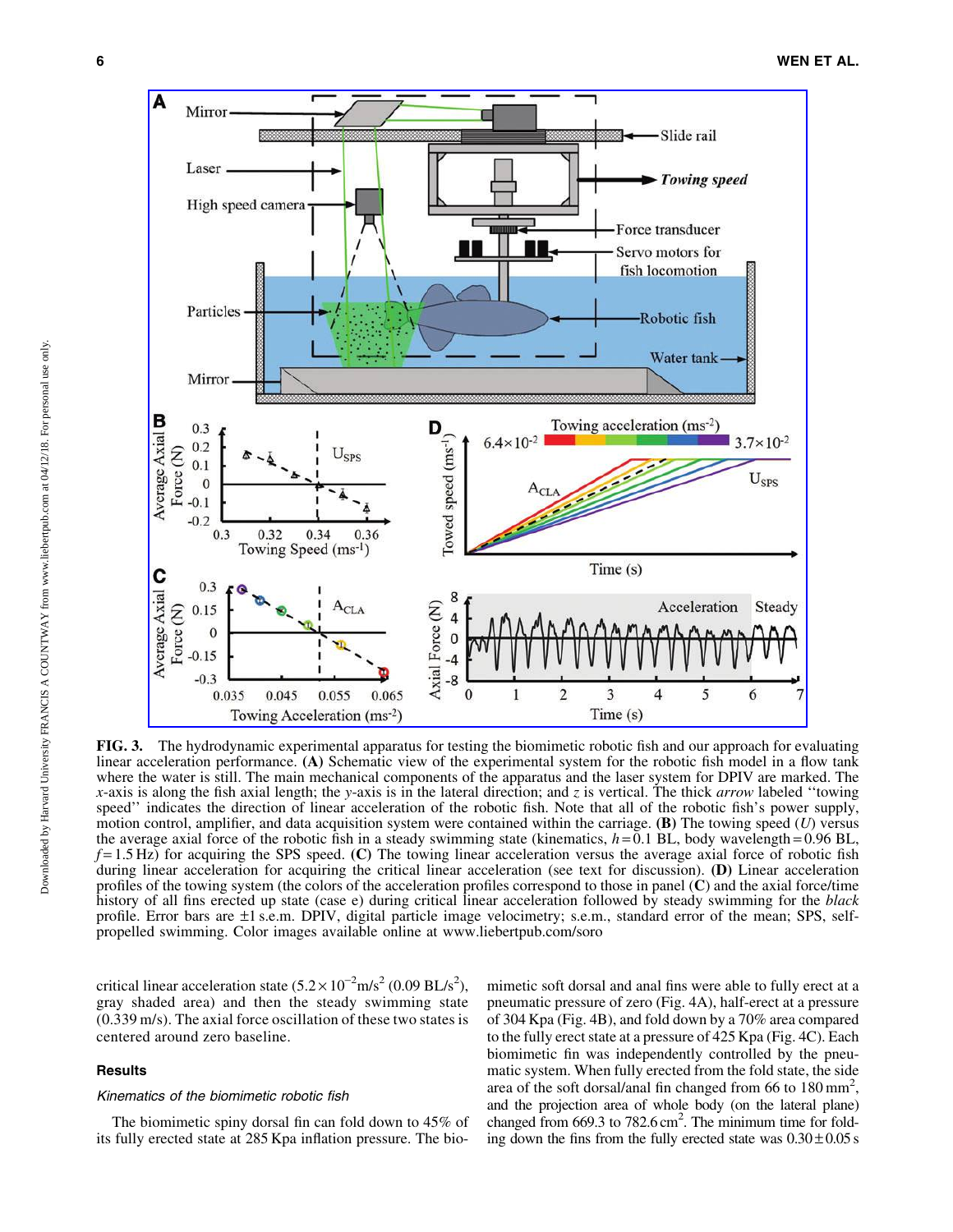

FIG. 4. The robotic fish with median fins. The lateral view of the robotic fish with the biomimetic spiny dorsal, soft dorsal, and soft anal fins  $(A)$  fully erected,  $(B)$  half-erected, and  $(C)$  folded down. The robot was photographed in a static configuration by altering the pneumatic pressure that actuates the fins. The total projected area of the spiny dorsal, soft dorsal/anal fins together (in lateral view) is 180, 113, and 66 cm<sup>2</sup> for fully erected, half-erected, and folded down conditions, respectively. The *white arrows* indicate the direction and magnitude of the folding soft fins. Color images available online at www.liebertpub.com/soro

 $(n=3)$  for the spiny dorsal fin and  $0.40 \pm 0.05$  s  $(n=3)$  for the soft dorsal/anal fins.

The stiffness variation of the biomimetic soft dorsal/anal fins allows it to withstand impacts from both the axial and lateral directions. In our biomimetic fins, the compliant structures (i.e., the flexible arc-shaped hinge and the soft actuators) allow the fins to deform with obstacles during impact. In Supplementary Video S5, we demonstrate the ability of the fin to deform and then recover from a sudden impact (hit with a

10–mm-diameter rod) occurring under both the still and moving states. As can be seen in Supplementary Video S5, the fin deforms significantly from the impacts in both the lateral and axial directions, but recovers within a short period. During the impact and recovery process, there was no damage to the robot.

The biorobotic model's body and fin kinematic profiles are similar to those of live fish (Fig. 5). A demonstration of the fish body and median fin movements (in air) is available



FIG. 5. Kinematics of the robotic fish with median fins. (A) The body midline profiles of the robotic fish extracted from three cycles during linear acceleration  $(0.12 \text{ BL/s}^2, 0.052 \text{ m/s}^2)$ . The snout position is indicated by "x," and the tail position is indicated by "o."  $(B, C)$  Kinematic patterns for the soft dorsal and tail fins oscillating in tandem during linear acceleration for  $(B)$  a live largemouth bass accelerating at 0.17 BL/s<sup>2</sup> and  $(C)$  the biomimetic robotic fish accelerating at  $0.12$  BL/s<sup>2</sup>, where BL is the fish BL. Panel (C) also includes video images of the two fins moving within a frontal-plane laser sheet over the course of one complete stroke cycle. The *red* point indicates the trailing edge of the soft dorsal fin and the *blue* point indicates the leading edge of the caudal fin. Left–right movements of the trailing edges of the soft dorsal fin and the dorsal lobe of the tail are plotted against time for two consecutive flapping cycles in  $(B)$  and  $(C)$ . Color images available online at www.liebertpub.com/soro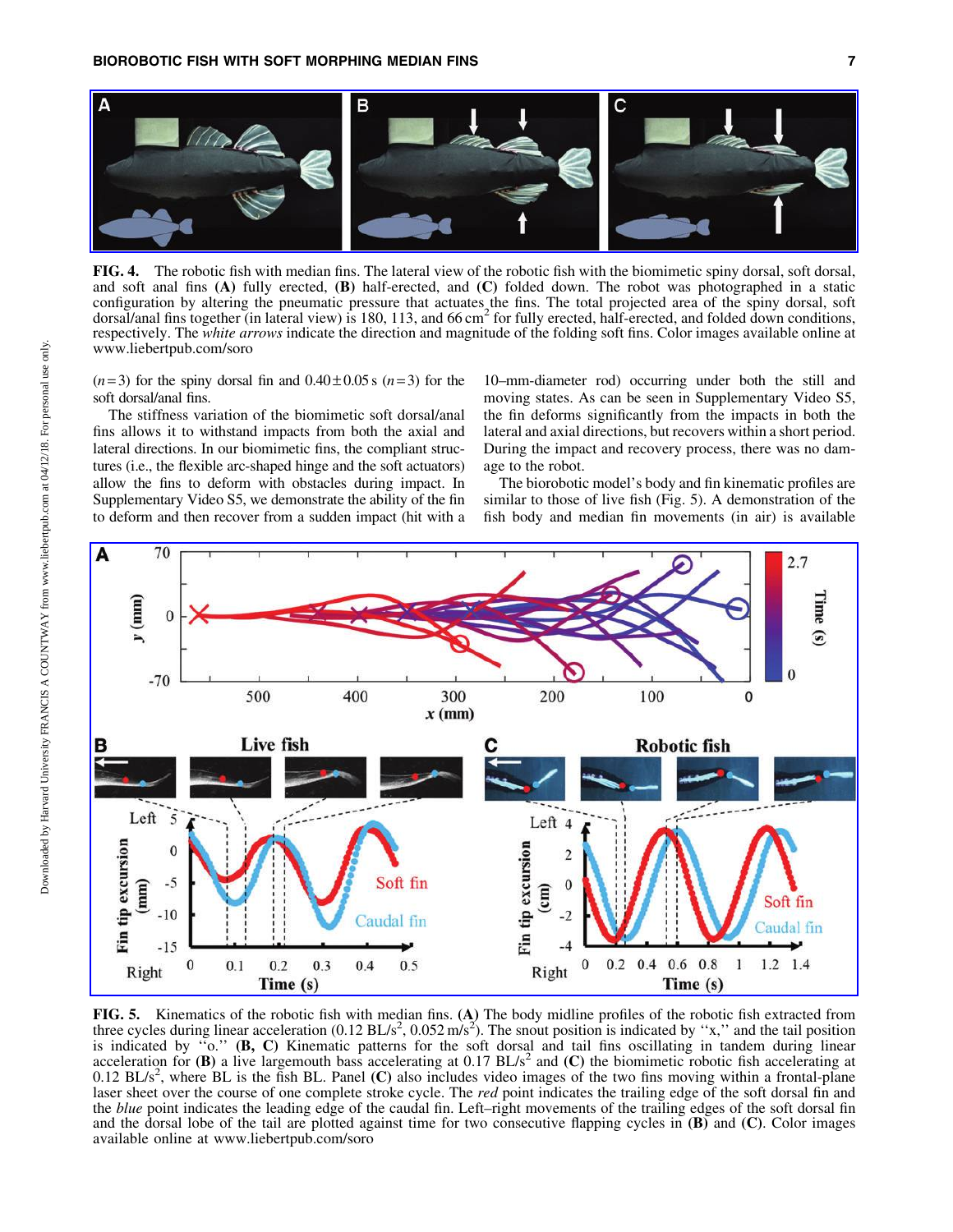in Supplementary Video S6. A top view of the biorobotic fish's linear acceleration underwater is available in Supplementary Video S7. The robotic fish performed a series of propulsive tail beats with an oscillatory wave traveling along the body, moving the model forward at  $0.12$  BL/s<sup>2</sup> (Fig. 5A).

The soft dorsal/anal fins moved passively with the body during linear acceleration for both the live fish and the robot. The plots of the marker points on the soft dorsal trailing edge (red) and caudal fin leading edge (blue) over two cycles are provided in Figure 5B, C. For both the soft dorsal and anal fins (in the erect state), the excursions of the marker points display a sinusoidal pattern with an amplitude of  $0.07 \pm 0.01$ BL (10.06 $\pm$ 2.03 mm) for the soft dorsal fin and  $0.09 \pm 0.02$ BL  $(13.85 \pm 3.68 \text{ mm})$  for the caudal fin (mean from five repeated trials,  $n = 5$ ). For linear acceleration in the live fish, the observed phase shift between the soft dorsal fin trailing edge and the caudal fin leading edge was 0.10 T (Fig. 5B). By programming the robotic fish body, we obtained a similar phase shift of 0.11 T between the two marker points of the swimming robot (Fig. 5C).

#### Linear acceleration of the biorobotic fish under varying median fin states

We investigated the effects of the spiny dorsal, soft dorsal, and soft anal fins on the swimming performance of the biorobotic fish under five median fin states (Fig. 6). We found that the soft dorsal/anal fins significantly enhanced both the linear acceleration and the steady swimming speed. With all fins folded down (case a, the control, purple bar), the selfpropelled swimming speed  $(U_{sps})$  was  $0.329 \pm 0.001$  m/s

(mean  $\pm 1$  standard error of the mean). Statistical analysis showed no significant difference in *Usps* between the erected spiny dorsal fin state (case b, blue bar) and the control  $(U_{sps} = 0.329 \pm 0.002 \text{ m/s}$ , analysis of variance [ANOVA],  $d.f. = 8, p = 0.9057$ . When the soft dorsal and anal fins were fully erected (case e, red bar),  $U_{sps}$  ( $U_{sps}$  = 0.339  $\pm$  0.001 m/s) showed a significant increase of  $3.04\%$  (ANOVA, d.f. = 8,  $p$  < 0.0001) over the control case (case a). Notably, the halferected soft fins (case c, green bar) resulted in the maximum increase in  $U_{sps}$  (0.353  $\pm$  0.001 m/s) over the control of 7.29%  $(ANOVA, d.f. = 8, p < 0.0001).$ 

In terms of linear acceleration, the critical linear acceleration (*Acla*) with the spiny dorsal and both the soft fins folded (case a, the control) generated an  $A_{cla}$  of  $0.040 \pm 0.0001$  m/s<sup>2</sup>,  $0.069$  BL/s<sup>2</sup>). Our statistical analysis showed no significant difference in  $A_{cla}$  with the spiny dorsal fin erected  $(A_{cla} =$  $0.040 \pm 0.001$  m/s<sup>2</sup>, case b) and the control (ANOVA, d.f. = 8,  $p = 0.0701$ ). Erecting the soft fins, however, resulted in significantly faster linear acceleration. For example, with the soft dorsal and anal fins erected and the spiny dorsal folded down  $(A_{cla} = 0.053 \pm 0.0001 \text{ m/s}^2, 0.091 \text{ B}L/s^2)$ , case d, yellow bar), a 32.5% greater linear acceleration over the control was generated (ANOVA, d.f. = 8, *p* < 0.0001).

The axial force, including the data gathered under nonself-propelled or noncritical linear acceleration conditions used for acquiring the self-propelled swimming speeds and the critical linear accelerations, is also provided (Fig. 6B, D). In most cases, a larger  $U_{sps}$  or  $A_{cla}$  led to greater axial forces across all flow speeds and linear accelerations tested. The only more complex pattern (Fig. 6B) was observed for the spiny dorsal fin folded (case d) versus erected (case e). With



FIG. 6. Swimming performance metrics for the biorobotic fish with different median fin states. Biorobotic fish body kinematics was programmed as  $h = 0.1$  BL, body wavelength = 0.9 6 BL, and  $f = 1.5$  Hz. (A) Self-propelling swimming speeds *Usps*. (B) Axial force on the swimming robotic fish during steady swimming, where the *x*-axis crossing denotes *Usps*. (C) Critical linear acceleration. (D) Axial force on the robotic fish during linear acceleration, where the *x*-axis crossing denotes the critical linear acceleration. All the axial forces are means from *n* = 5 trials. Error bars are –1 s.e.m. Color images available online at www.liebertpub.com/soro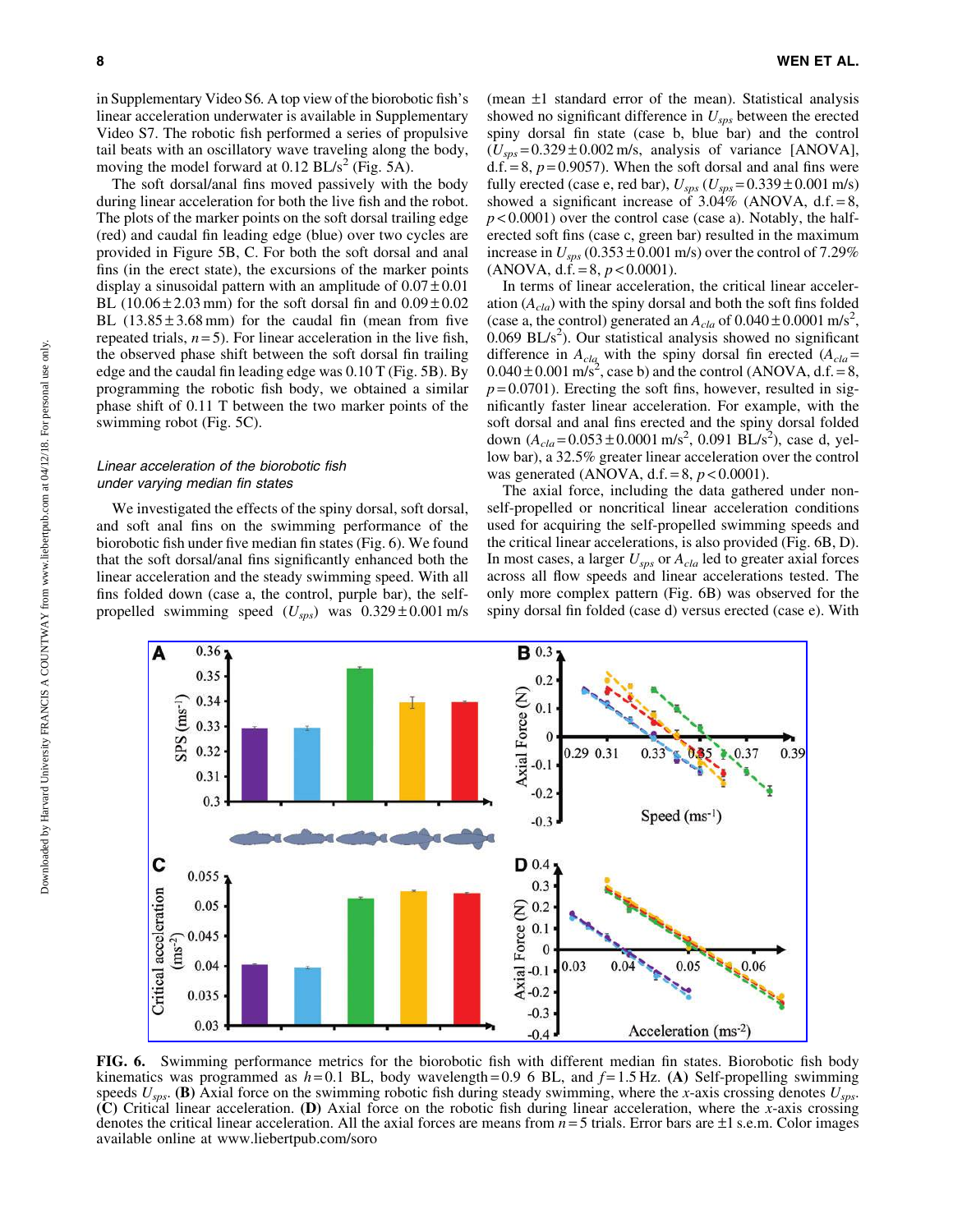

FIG. 7. The measured axial force during the onset stage of linear acceleration (first flapping cycle). Robotic fish body kinematics was programmed as  $h = 0.1$  BL, body wavelength =  $0.96$  BL, and  $f = 1.5$  Hz. The *inset panel* shows the maximum force under different fin states. All of the onset peak axial forces are means from *n* = 5 trials. Error bars are  $\pm 1$  s.e.m. Color images available online at www.liebertpub.com/soro

the spiny dorsal fin erected (case e), the robot experienced higher axial forces when the towing flow speeds were higher than the self-propelled swimming speed (i.e.,  $U$ )  $U_{\rm sys}$ ). The axial forces on the robotic fish with spiny fin folded (case d) surpassed those with the spiny fin erect (case e) when  $U > U_{sps}$ .

#### Total measured forces

We found that median fins can enhance axial force produced by the biomimetic robotic fish during the initial acceleration stage. Figure 7 shows the comparison of the force/time history during the first flapping cycle (the onset stage). The largest difference in forces occurs at the maximum peak of the force curve; the means of the maximum force peaks are provided in the inset panel of Figure 7. We found that (1) erecting the spiny dorsal fin  $(4.02 \pm 0.09 \text{ N})$ , case b) increased peak axial force by 3.61% over the control case  $(3.88 \pm 0.11 \text{ N}, \text{case a})$ ; (2) halferecting the soft dorsal/anal fins  $(4.75 \pm 0.14 \text{ N}, \text{ case c})$  increased peak axial force by 22.42% over the control; (3) fully erecting the soft fins while folding the spiny fin  $(5.31 \pm 0.08 \text{ N},$ case d) increased peak axial force by 36.86% over the control; and (4) erecting all the fins  $(5.55 \pm 0.06 \text{ N}, \text{ case e})$  increased peak axial force by 43.04% over the control. The discrepancy in peak axial forces between the cases with erected and folded soft fins is quite large (about 1.5 N), but was negligible between the cases with an erected and folded spiny fin (ANOVA,  $d.f. = 8$ ,  $p = 0.3608$ ). This indicates that during the onset stage, erected soft dorsal and anal fins contribute significantly to the onset of the measured forces, while the spiny dorsal fin contributes little.

Surprisingly, we found that up to 24.8% of the magnitude of the side force (*y*-force) on the robotic swimmer was reduced by erecting the soft dorsal/anal fins. Figure 8 shows the side force/ time history for two flapping cycles for each fin state during linear acceleration. The force history during steady swimming, although not shown, also demonstrates that the side force was significantly reduced by erecting the soft fins. Erecting the spiny dorsal fin alone (case b,  $6.1 \pm 0.50$  N) did not significantly reduce the magnitude of the side force compared to the control (case a, 6.6 – 0.39 N; ANOVA, d.f. = 8, *p* = 0.11). Halferecting the soft dorsal and anal fins  $(5.7 \pm 0.24 \text{ N}, \text{ case } c)$ reduced the magnitude of the force by 13.4% (ANOVA,  $d.f. = 8, p = 0.02$  compared to the control. Fully erecting the soft fins while folding the dorsal fin  $(5.15 \pm 0.19 \text{ N})$ , case d) reduced the force by 22.2% compared to the control (ANOVA,  $d.f. = 8$ ,  $p = 0.0005$ ). And when the spiny and both soft fins were erected  $(4.98 \pm 0.28 \text{ N}, \text{case e})$ , the magnitude of the force was reduced by 24.7% compared to the control (ANOVA, d.f.  $= 8$ ,  $p = 0.0011$ ).

The instantaneous side force histories of the control (case a), half-erect (case c), and fully erect (case e) fin states are shown in Figure 8B, making the differences in side forces created by different fin states easier to discern. Our results indicate that erecting both the soft dorsal/anal fins and the spiny fin significantly reduces the magnitude of the side forces experienced by the fish robot body, which may in turn reduce yaw motion for the robotic swimmer.



FIG. 8. Peak-to-peak side force on the biorobotic fish during critical linear acceleration. (A) The average peak-topeak side forces on the biorobotic fish under different median fin states. (B) The instantaneous side force for two flapping cycles. The *purple double arrow* indicates the magnitude of the peak-to-peak side force with no erect fins. Note that the robotic fish is swimming at the critical linear acceleration state. Error bars are  $\pm 1$  s.e.m. Color images available online at www.liebertpub.com/soro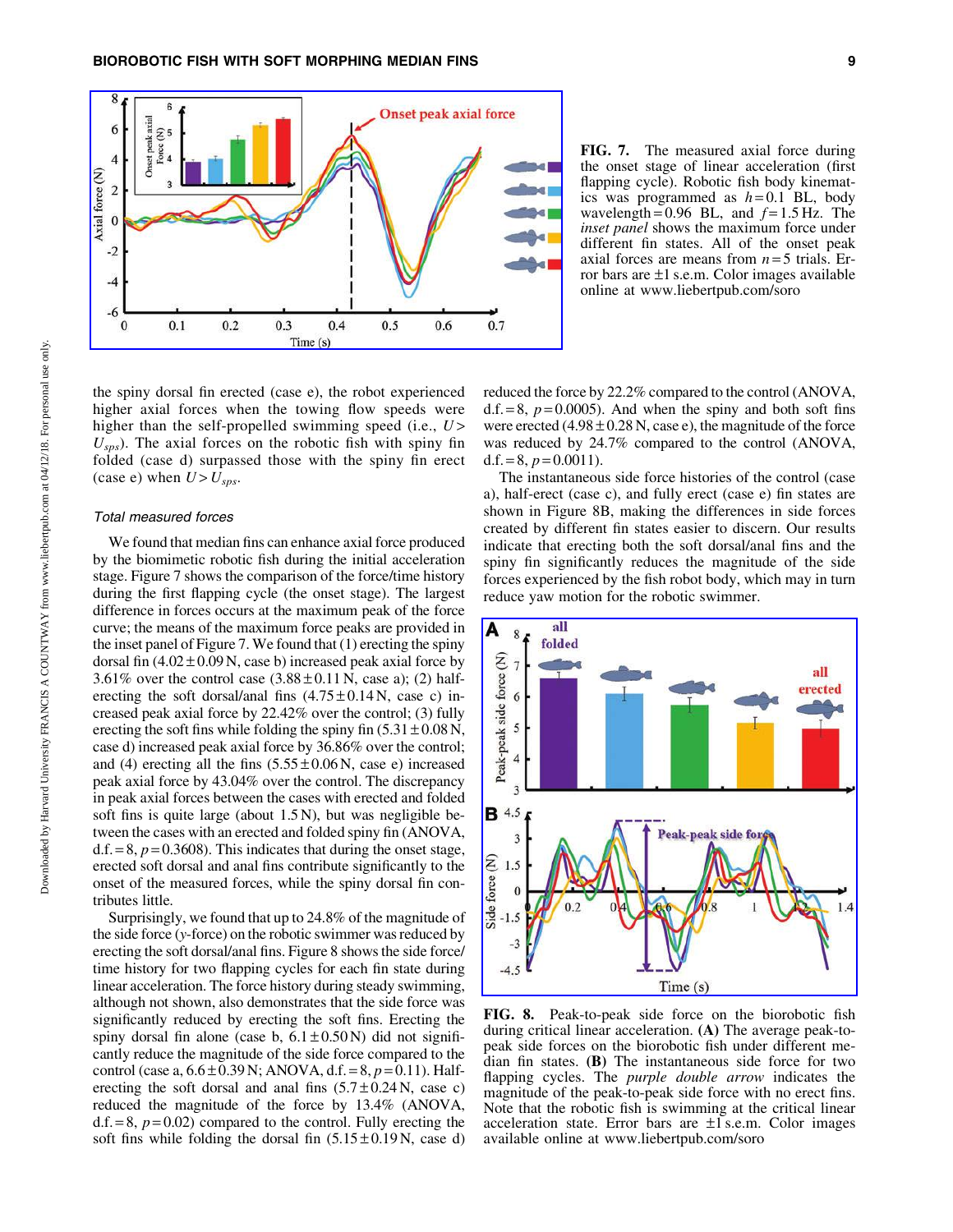#### Wake flow patterns

We found that lateral flows generated by the soft dorsal and the caudal fin were oriented to opposite sides and reduced the magnitude of the overall side forces during both linear acceleration and steady swimming. The difference in the transducer forces is the result of different momentum transfers from the robotic swimmer to the water. Figure 9 shows the midfin flow field of the soft dorsal fin visualized using velocity vectors and vorticity contours. Wake flow patterns were investigated to identify the reasons for the observed differences in the axial forces and side forces. Wake flows produced by bluegill sunfish, a perciform teleost species with a spiny and soft dorsal fin, are provided in Figure 9A, B; we found that the wake flows generated by the robot (Fig. 9C, D) are similar to that of the live fish.

For the erected soft dorsal/anal fins (case e) and the control state, fluid jets have been identified between the soft dorsal fin and the caudal fin during linear acceleration. The direction of the jet produced by the soft dorsal fin has a jet angle of  $15.6^\circ$ (relative to a horizontal or mediolateral direction), reduces the momentum in the *x*-direction, and may lead to lower forces in the lateral direction (Fig. 9C). The caudal fin wake

has an angle of 10.6° (relative to the horizontal line), but in the opposite direction to that of soft dorsal fin jet (with an angle of  $15.6^{\circ}$ ) (Fig. 9C). The lateral momentum of the caudal fin jet is therefore mostly canceled by the momentum produced by the soft dorsal fin in the opposite lateral direction, thus creating much less overall lateral flow velocity compared with the control case (Fig. 9D). This is in agreement with the side force measurement results in Figure 8. A time series of wake flow produced by the soft dorsal fin and caudal fin of the robotic fish during one entire stroke during the linear acceleration is provided in Supplementary Figure S2.

Swimming speed varies with time throughout a linear acceleration, and the wake flow is not periodic. Figure 10 shows a series of representative flow fields during a critical linear acceleration of the robotic swimmer, starting from 0 m/s and reaching a steady swimming speed of  $0.3 \text{ m/s}$  ( $A_{cla} = 0.05 \text{ m/s}^2$ ,  $0.086$  BL/s<sup>2</sup>). The caudal fin flow fields were visualized using velocity vectors. During linear acceleration, the caudal fin wake showed a typical fish-like pair of counter-rotating vortices shed per tail stroke (Fig. 10A–D). The energy transfer between the caudal fins was assessed through the momentum and the jet angle (averaged from eight cycles) over time



FIG. 9. Wake flows generated by the soft dorsal fin and caudal fin of a bluegill sunfish and the robotic fish during linear acceleration (0.052 m/s<sup>2</sup>). (A) The wake flow around the dorsal and caudal fins in a bluegill sunfish (*Lepomis macrochirus*) with soft dorsal fins erect. The lateral jet produced by the dorsal fin acts in the opposite direction to that of the caudal fin (*red arrows*). **(B)** The wake flow behind the bluegill sunfish caudal fin to show the lateral jet flows produced by the tail. **(C)** The velocity field of the biorobotic fish with its soft dorsal and anal fins erect  $(t=0.53T)$ , when the maximum tail-beat speed occurs). The dorsal fin produced a lateral jet in the opposite direction to that of the caudal fin. (D) The wake flow of the robotic model with all median fins folded down  $(t=0.53T)$ , when the maximum tail-beat speed happens). The direction of the jet (*red*) is also labeled in both C and D. Background flow velocities (*Vrel*) have been subtracted for the velocity vectors of both the fish and robot. Color images available online at www.liebertpub.com/soro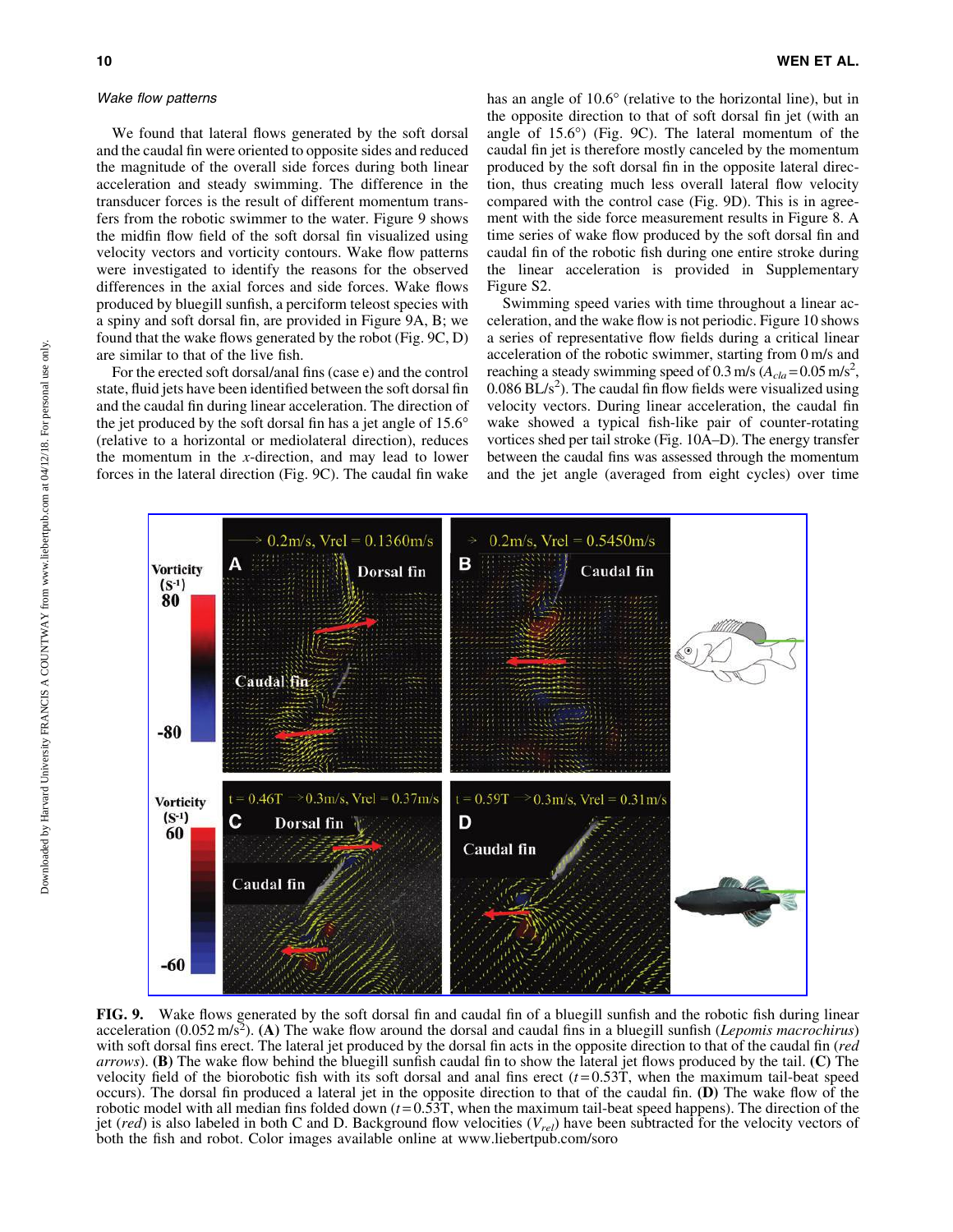

FIG. 10. Time series (A–D) of DPIV wake flow images behind the biorobotic fish's caudal fin at a linear acceleration of 0.052 m/s<sup>2</sup>. The laser light sheet was aligned with the middle of the caudal fin. The vortex pair that we used to calculate the circulation was marked according to the *white dashed box* in each figure panel. The jet angles are labeled relative to the horizontal with *white arrows*. The instantaneous vorticity during linear acceleration is marked according to the colored panel. (E) The circulation of vortices versus time during linear acceleration. The vortex circulation values were calculated from the time instant when the caudal fin has reached its maximum flapping position to the side (as the time instant shown in A–D). The vortex marked by the *white dashed box* in each panel was used to calculate the circulation and the jet angle. (F) Jet angle of the wake flow versus time during linear acceleration. Color images available online at www.liebertpub.com/soro

(Fig. 10E, F). The two metrics reached their maximum at the initial flap  $(t = 1.06 s)$ , and the momentum and jet angle decrease with the flow speed during linear acceleration. Wake vortex circulation dropped from  $64,786$  to  $37,830$  mm<sup>2</sup>/s by the end of linear acceleration  $(t=5.35 s)$ , with the jet angle moving laterally and almost parallel to the *x*-axis.

## Discussion

In this study, we designed and fabricated a bioinspired robotic fish with multimaterial spiny dorsal, soft dorsal, and soft anal fins modeled on the morphology and kinematics of bony fishes.<sup>9,34,38</sup> Increasingly, robotics research has emphasized bioinspired designs and mechanisms that examine morphing capabilities in  $\text{flight}^{40,41}$  and the terrestrial locomotion,<sup>42,43</sup> but very few studies have reported on underwater morphing bioinspired robots. Fabricating and actuating biomimetic fins offer several attractive advantages, including the convenience of mimicking diverse fin states and the erecting/folding kinematics of live fish during swimming. It also provides a scientific platform for investigating the hydrodynamic function of median fins. Based on our experimental results, we regard the use of biomimetic median fins as an efficient method for enhancing the swimming performance of underwater biorobots that may inspire smart morphing structures for future underwater robots.38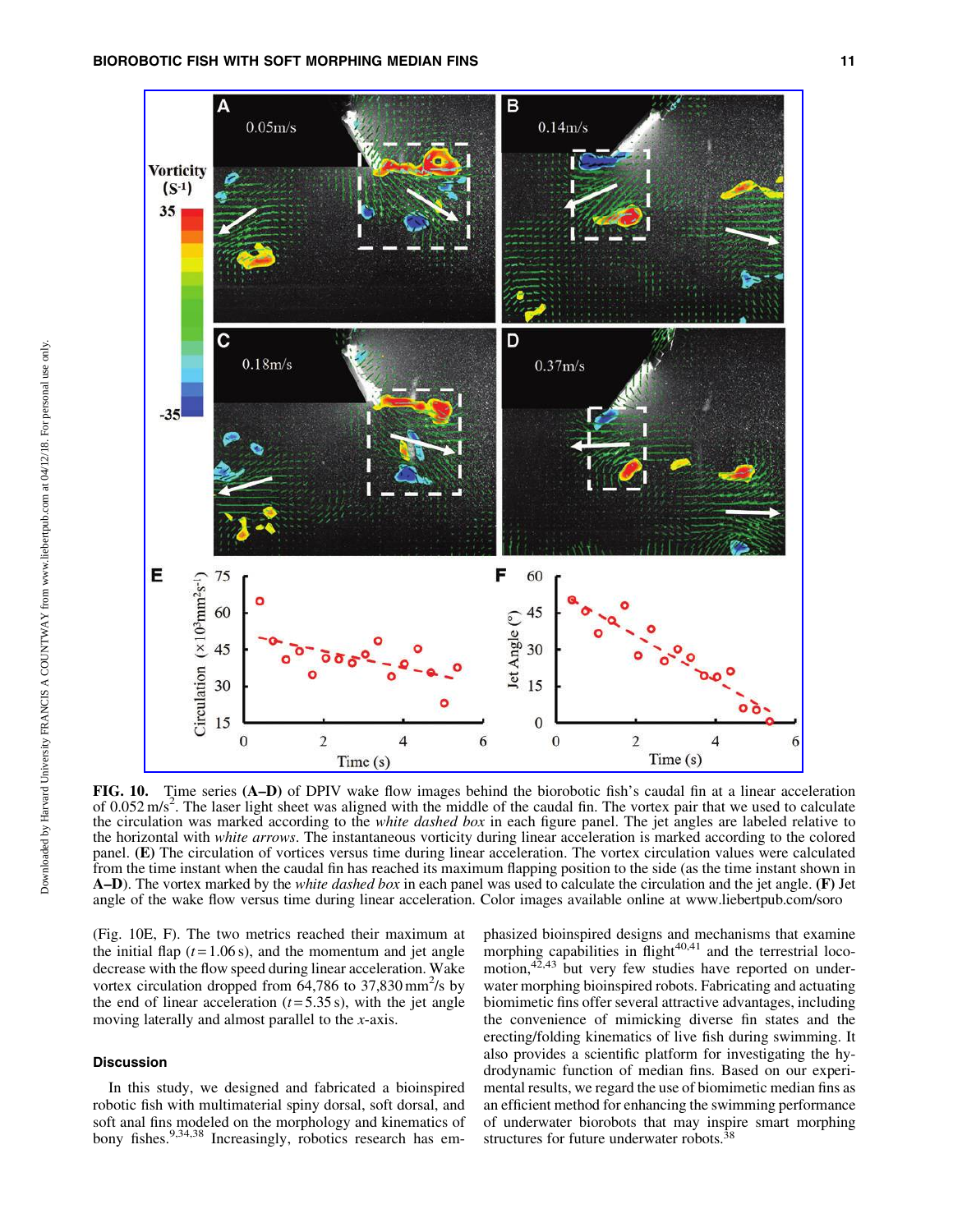Using multimaterial 3D printing to fabricate the fins allowed components to vary considerably in terms of biologically relevant characteristics, including having a Young's modulus ranging from soft (1 Mpa, e.g., the flexible hinge) to very rigid (3 Gpa, e.g., the spiny ray). Fabricating a soft biomimetic fin that can erect/fold and flap laterally was a technical challenge (Fig. 2D). This complex morphology and intrinsic flexibility are a distinctive characteristic of the natural fin of the teleost fishes $1,38$  and could not be easily reproduced with traditional mechanical fabrication processes, which led us to use multimaterial 3D printing. Our fabrication and assembling process (Supplementary Video S4) also enable rapid design iteration with little additional cost to change morphological features such as the size, shape, and mechanical stiffness of the fin components, as well as the fin positions on the fish body. $\frac{5}{3}$ Such a modular and modifiable system holds great potential as a scientific tool to examine the locomotor functions of the diverse fin morphologies and kinematic patterns of the different swimming behaviors of bony fishes, including linear acceleration, steady swimming, and burst and coast.

An additional benefit of this design is, in particular, the flexible hinge and soft actuators at each fin base, permitting the soft fins to recover from external impacts without damage (Supplementary Video S5). This demonstrates the potential use of these biomimetic fins for future underwater bioinspired robots near the river bottom or the seafloor, or where obstacles may interfere with a robot's navigation.

Although shape morphing of dorsal and anal fins plays a significant role for fish during swimming,  $11,17,34,44$  such actively controlled shape changes have not been previously explored in fish-like robotic systems. It was observed that, during the onset stage of linear acceleration (Fig. 7), erecting the soft/anal fins increased the axial force by 43.0% compared to the control pattern (all fins folded). This increase helps accelerate the robotic fish in the *x* direction at the initial stage.

We also show that erecting the soft dorsal/anal fins played a significant role in linear acceleration (up to 32.5%). In comparison, the effect of erecting the spiny dorsal fin was less important (<3%). Considering the effect of fin area change, and using the control state as a benchmark, we found that the self-propelled swimming speed (*Usps*) increased even more (7.3%) when the soft dorsal/anal fins were half-erected than when fully erected (3.09%). This is in line with previous studies on the effect of fin use in live fish; for example, decreased fin areas were observed in bluegill sunfish (*Lepomis macrochirus*) at increased flow speeds in a steady swimming state.<sup>9,34</sup> This result suggests that the adjustments made by live fish to median fin area as swimming speed increases may act to increase thrust.

For most fishes, the soft dorsal fin is an active thrustgenerating fin at slow to moderate speeds, and accelerates fluid toward the tail.<sup>7,45</sup> However, the role of median fins changes as swimming speed increases. Depending on the magnitude of the imposed acceleration, the median fins could result in either a wake deficit or added momentum. For example, the wake behind the robotic median fins will change substantially as the towing acceleration moves from the red to the purple curves in Figure 3D. Reduced surface area results in both lower added thrust force and lower drag due to reduced surface area. It is difficult to separate these functions as both change together as steady swimming speed increases. Therefore, the reduction in fin area as speed increases may reflect a compromise between the need to reduce drag incurred by the increased fin area and additional thrust due to median fin side-to-side oscillation. Currently, the median fin active oscillations were not taken into account, and this is an important area for future research although challenging because it would require complex additional control of the fin motions.

The projected fin area does change during different cruising velocities and during the acceleration. For example, Standen and Lauder quantified dorsal and anal fin areas over a range of cruising swimming speeds,<sup>9,10</sup> and Tytell *et al.*<sup>11</sup> also compared dorsal function between acceleration and cruising locomotion. It is certainly possible that erecting the dorsal fin will provide more thrust but need more power, but most fishes reduce the dorsal fin area as speed increases. Therefore, there may not exist a specific fin configuration to optimize all swimming metrics (i.e., steady swimming speed, acceleration, and cost-of-transport). However, there may exist multiple fin configurations, and selection of the appropriate one depends on the particular locomotor task. Although we have not measured the power consumption of the robot in this article, investigating the power consumption and the cost-of-transport would be certainly be interesting for future studies.

In this study, we would also like to suggest a new hypothesis about dorsal fin function. Reducing dorsal fin area during acceleration behavior may function not only to reduce drag but it may allow increased yaw (side to side) motion of the anterior body as well, increasing thrust. The erect first dorsal fin will act to increase resistance to yaw of the anterior body, and decreasing dorsal fin area will allow increased body yaw. This increase in yaw is associated with an increase in thrust generation due to changing patterns of pressure over the surface and the presence of a suction zone anteriorly.<sup>29</sup> Modulation of dorsal fin area may thus be associated with multiple functions during fish locomotion.

We were surprised to discover that erecting the biomimetic dorsal/anal fins can also decrease the peak to peak magnitude of the lateral force (*y*-axis) by 24.8% during linear acceleration, and by 19.5% during steady swimming. The lateral force produced by the dorsal/anal fins counteracted the caudal fin force because the motion of these two groups of fins is largely out of phase. Flow visualization of fin wake pattern results showed that this reduction in side force amplitude is most likely due to the production of counteracting momentum jets: the dorsal and anal fins generate momentum to the opposite side as momentum produced by the caudal fin. This result suggests a new hypothesis for the function of dorsal and anal median fins in fishes: reduction of yaw moments. This point was also demonstrated in a recent computational fluid dynamic study,46 and the increased head yaw as speed increases and during acceleration.<sup>29</sup>

Undulatory locomotion of a flexible body necessarily generates large side forces, and analyses of wake flow patterns in freely swimming fishes have shown that lateral forces generated by the tail and body alone can be twice that of the thrust force produced.45,47 Recoil from the large oscillatory lateral forces produced by the oscillating tail will generate yaw moments that increase drag and the cost of locomotion. However, the presence of median fins such as the dorsal and anal that are under active control allows fish to use these fins to generate oppositely signed torques to greatly reduce the effect of lateral forces produced at the tail. This hypothesis remains to be tested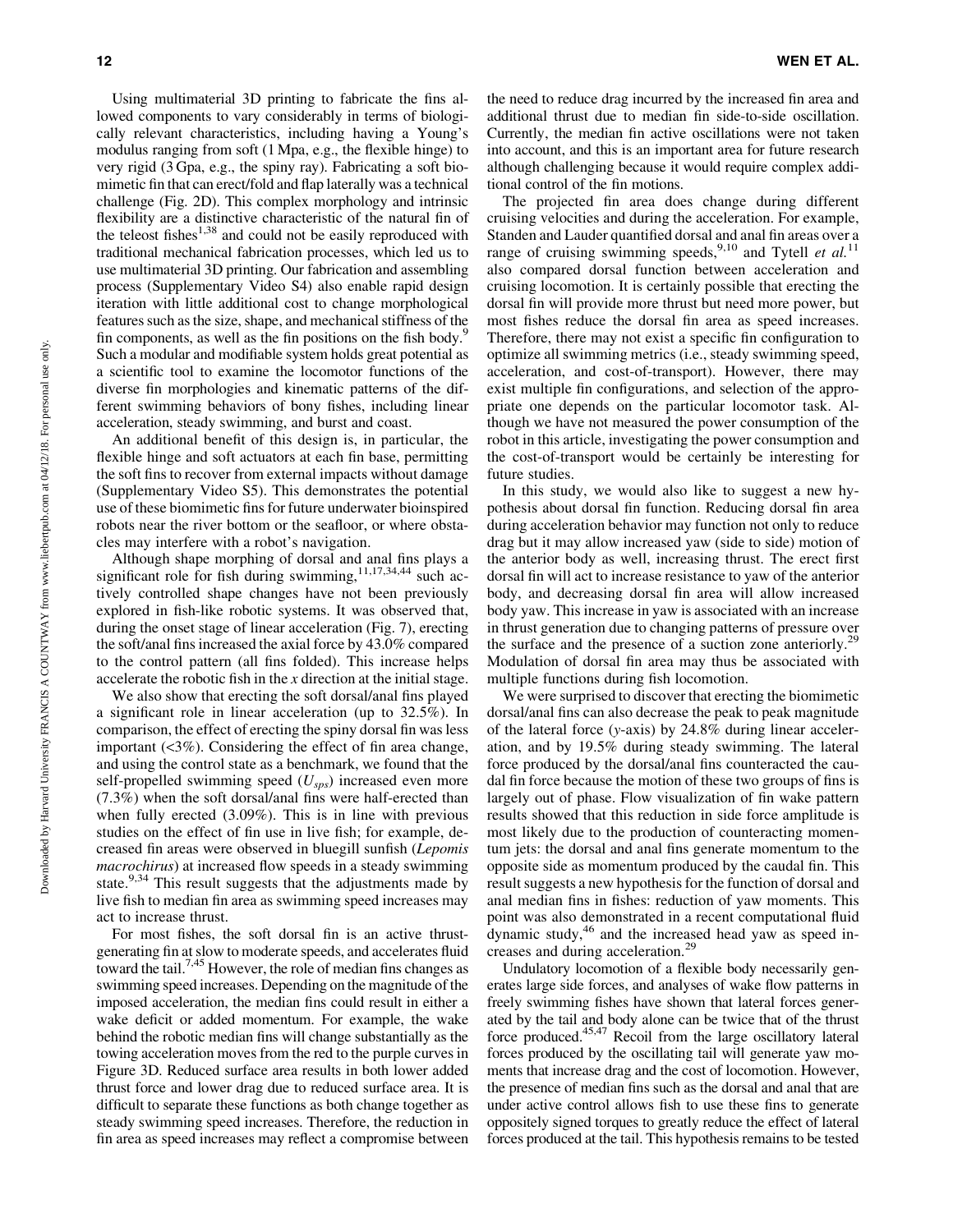by experiments on live fish, but is an intriguing notion that emerges from analysis of forces produced by our biomimetic fish robotic system with morphing median fins.

It should be noted that our current robotic model did not take into account the dynamic tail beat changing frequency or amplitude and how this changes during different acceleration values. We also did not study acceleration compared to steady swimming and alter the kinematics of the model in the way that fish do.<sup>29</sup> Modulating the tail beat frequency to accelerate the robotic fish is an interesting direction for future study.

We also found that the orientation and circulation of the caudal fin wake differed substantially during linear acceleration compared to steady swimming (Fig. 10). Tytell<sup>12</sup> conducted the most comprehensive analysis to date of wake flows during acceleratory locomotion. His study reported wake flow of eels (*A. rostrata*) during linear acceleration and he noted that the caudal momentum jets were oriented in a more downstream/streamwise direction, with the addition of axial momentum relative to steady swimming wake flows. We have observed a similar phenomenon in our biorobotic fish, suggesting that the addition of axial wake momentum is necessary to achieve changes in swimming velocity.

## Acknowledgments

The authors thank Zheyuan Gong for his contribution to the help of the pneumatic control system of the median fins. This work was supported by the National Science Foundation support projects, China (Grant Nos. 61403012, 61633004, and 61333016), and the Office of Naval Research grant ONR N00014-0910352 to G.V.L.

#### Author Disclosure Statement

No competing financial interests exist.

#### **References**

- 1. Jayne BC, Lozada AF, Lauder GV. Function of the dorsal fin in bluegill sunfish: motor patterns during four distinct locomotor behaviors. [J Morphol](https://www.liebertpub.com/action/showLinks?doi=10.1089%2Fsoro.2017.0085&crossref=10.1002%2F%28SICI%291097-4687%28199606%29228%3A3%3C307%3A%3AAID-JMOR3%3E3.0.CO%3B2-Z&citationId=p_3) 1996;228:307–326.
- 2. Lauder GV, Nauen JC, Drucker EG. Experimental hydrodynamics and evolution: function of median fins in rayfinned fishes. [Integr Comp Biol](https://www.liebertpub.com/action/showLinks?doi=10.1089%2Fsoro.2017.0085&pmid=21680382&crossref=10.1093%2Ficb%2F42.5.1009&citationId=p_4) 2002;42:1009–1017.
- 3. Chadwell BA, Standen EM, Lauder GV, Ashley-Rossn MA. Median fin function during the escape response of bluegill sunfish (*Lepomis macrochirus*). I: Fin-ray orientation and movement. [J Exp Biol](https://www.liebertpub.com/action/showLinks?doi=10.1089%2Fsoro.2017.0085&pmid=22837461&crossref=10.1242%2Fjeb.068585&citationId=p_5) 2012;215:2869–2880.
- 4. Chadwell BA, Standen EM, Lauder GV, Ashley-Ross MA. Median fin function during the escape response of bluegill sunfish (*Lepomis macrochirus*). II: Fin-ray curvature. [J Exp](https://www.liebertpub.com/action/showLinks?doi=10.1089%2Fsoro.2017.0085&pmid=22837462&crossref=10.1242%2Fjeb.068593&citationId=p_6) [Biol](https://www.liebertpub.com/action/showLinks?doi=10.1089%2Fsoro.2017.0085&pmid=22837462&crossref=10.1242%2Fjeb.068593&citationId=p_6) 2012;215:2881–2890.
- 5. Tytell ED. Median fin function in bluegill sunfish *Lepomis macrochirus*: streamwise vortex structure during steady swimming. [J Exp Biol](https://www.liebertpub.com/action/showLinks?doi=10.1089%2Fsoro.2017.0085&pmid=16574809&crossref=10.1242%2Fjeb.02154&citationId=p_7) 2006;209:1516–1534.
- 6. Maia A, Wilga CA. Function of dorsal fins in bamboo shark during steady swimming. [Zoology](https://www.liebertpub.com/action/showLinks?doi=10.1089%2Fsoro.2017.0085&pmid=23830781&crossref=10.1016%2Fj.zool.2013.05.001&citationId=p_8) 2013;116:224–231.
- 7. Maia A, Lauder GV, Wilga CD. Hydrodynamic function of dorsal fins in spiny dogfish and bamboo sharks during steady swimming. [J Exp Biol](https://www.liebertpub.com/action/showLinks?doi=10.1089%2Fsoro.2017.0085&pmid=28883085&citationId=p_9) 2017;220:3967–3975.
- 8. Lauder GV, Drucker EG. Morphology and experimental hydrodynamics of fish fin control surfaces. [IEEE J Oceanic](https://www.liebertpub.com/action/showLinks?doi=10.1089%2Fsoro.2017.0085&crossref=10.1109%2FJOE.2004.833219&citationId=p_10) [Eng](https://www.liebertpub.com/action/showLinks?doi=10.1089%2Fsoro.2017.0085&crossref=10.1109%2FJOE.2004.833219&citationId=p_10) 2004;29:556–571.
- 9. Standen EM, Lauder GV. Dorsal and anal fin function in bluegill sunfish *Lepomis macrochirus*: three-dimensional kinematics during propulsion and maneuvering. [J Exp Biol](https://www.liebertpub.com/action/showLinks?doi=10.1089%2Fsoro.2017.0085&pmid=16000544&crossref=10.1242%2Fjeb.01706&citationId=p_11) 2005;208:2753–2763.
- 10. Standen EM, Lauder GV. Hydrodynamic function of dorsal and anal fins in brook trout (*Salvelinus fontinalis*). [J Exp](https://www.liebertpub.com/action/showLinks?doi=10.1089%2Fsoro.2017.0085&pmid=17210968&crossref=10.1242%2Fjeb.02661&citationId=p_12) [Biol](https://www.liebertpub.com/action/showLinks?doi=10.1089%2Fsoro.2017.0085&pmid=17210968&crossref=10.1242%2Fjeb.02661&citationId=p_12) 2007;210:325–339.
- 11. Tytell ED, Standen EM, Lauder GV. Escaping flatland: three-dimensional kinematics and hydrodynamics of median fins in fishes. [J Exp Biol](https://www.liebertpub.com/action/showLinks?doi=10.1089%2Fsoro.2017.0085&pmid=18165246&crossref=10.1242%2Fjeb.008128&citationId=p_13) 2008;211:187–195.
- 12. Tytell ED. Kinematics and hydrodynamics of linear acceleration in eels, *Anguilla rostrata*. P Roy Soc Lond B Bio 2004;271:2535–2540.
- 13. Videler JJ, Weihs D. Energetic advantages of burst-andcoast swimming of fish at high speeds. [J Exp Biol](https://www.liebertpub.com/action/showLinks?doi=10.1089%2Fsoro.2017.0085&pmid=7086338&citationId=p_15) 1982;97: 169–178.
- 14. Wu G, Yang Y, Zeng L. Kinematics, hydrodynamics and energetic advantages of burst-and-coast swimming of koi carps (*Cyprinus carpio koi*). [J Exp Biol](https://www.liebertpub.com/action/showLinks?doi=10.1089%2Fsoro.2017.0085&pmid=17562892&crossref=10.1242%2Fjeb.001842&citationId=p_16) 2007;210:2181– 2191.
- 15. Domenici P, Blake R. The kinematics and performance of fish fast-start swimming. [J Exp Biol](https://www.liebertpub.com/action/showLinks?doi=10.1089%2Fsoro.2017.0085&pmid=9319004&citationId=p_17) 1997;200:1165–1178.
- 16. Alben S, Witt C, Baker TV, Anderson E, Lauder GV. Dynamics of freely swimming flexible foils. [Phys Fluids](https://www.liebertpub.com/action/showLinks?doi=10.1089%2Fsoro.2017.0085&crossref=10.1063%2F1.4709477&citationId=p_18) 2012;24:051901.
- 17. Borazjani I. The functional role of caudal and anal/dorsal fins during the C-start of a bluegill sunfish. [J Exp Biol](https://www.liebertpub.com/action/showLinks?doi=10.1089%2Fsoro.2017.0085&pmid=23307797&crossref=10.1242%2Fjeb.079434&citationId=p_19) 2013;216:1658–1669.
- 18. Rus D, Tolley MT. Design, fabrication and control of soft robots. [Nature](https://www.liebertpub.com/action/showLinks?doi=10.1089%2Fsoro.2017.0085&pmid=26017446&crossref=10.1038%2Fnature14543&citationId=p_20) 2015;521:467–475.
- 19. Liu H, Taylor B, Curet O. Fin ray stiffness and fin morphology control ribbon-fin-based propulsion. [Soft Robot](https://www.liebertpub.com/action/showLinks?doi=10.1089%2Fsoro.2017.0085&system=10.1089%2Fsoro.2016.0040&citationId=p_21) 2017;4:103–116.
- 20. Long Jr JH, Combes S, Nawroth J, Hale M, Lauder GV, Swartz S, *et al.* How does soft robotics drive research in animal locomotion? [Soft Robot](https://www.liebertpub.com/action/showLinks?doi=10.1089%2Fsoro.2017.0085&system=10.1089%2Fsoro.2014.1502&citationId=p_22) 2014;1:161–168.
- 21. Lauder GV. Flexible fins and fin rays as key transformations in ray-finned fishes. In Dial KP, Shubin N, Brainerd EL (Eds). Great Transformations in Vertebrate Evolution. Chicago: University of Chicago Press, 2015, p. 31.
- 22. Tangorra JL, Lauder GV, Hunter IW, Mittal R, Madden PG, Bozkurttas M. The effect of fin ray flexural rigidity on the propulsive forces generated by a biorobotic fish pectoral fin. [J Exp Biol](https://www.liebertpub.com/action/showLinks?doi=10.1089%2Fsoro.2017.0085&pmid=21075946&crossref=10.1242%2Fjeb.048017&citationId=p_24) 2010;213:4043–4054.
- 23. Esposito CJ, Tangorra JL, Flammang BE, Lauder GV. A robotic fish caudal fin: effects of stiffness and motor program on locomotor performance. [J Exp Biol](https://www.liebertpub.com/action/showLinks?doi=10.1089%2Fsoro.2017.0085&pmid=22162853&crossref=10.1242%2Fjeb.062711&citationId=p_25) 2012;215:56– 67.
- 24. Wen L, Wang T, Wu G, Liang J, Wang C. Novel method for the modeling and control investigation of efficient swimming for robotic fish. [IEEE T Ind Electron](https://www.liebertpub.com/action/showLinks?doi=10.1089%2Fsoro.2017.0085&crossref=10.1109%2FTIE.2011.2151812&citationId=p_26) 2012;59: 3176–3188.
- 25. Marchese AD, Onal CD, Rus D. Autonomous soft robotic fish capable of escape maneuvers using fluidic elastomer actuators. [Soft Robot](https://www.liebertpub.com/action/showLinks?doi=10.1089%2Fsoro.2017.0085&system=10.1089%2Fsoro.2013.0009&citationId=p_27) 2014;1:75–87.
- 26. Kim HS, Lee JY, Chu WS, Ahn SH. Design and fabrication of soft morphing ray propulsor: undulator and oscillator. [Soft Robot](https://www.liebertpub.com/action/showLinks?doi=10.1089%2Fsoro.2017.0085&system=10.1089%2Fsoro.2016.0033&citationId=p_28) 2017;4:49–60.
- 27. Jusufi A, Vogt DM, Wood RJ, Lauder GV. Undulatory swimming performance and body stiffness modulation in a soft robotic fish-inspired physical model. [Soft Robot](https://www.liebertpub.com/action/showLinks?doi=10.1089%2Fsoro.2017.0085&system-d=10.1089%2Fsoro.2016.0053&citationId=p_29) 2017; 4:202–210.
- 28. Tangorra J, Phelan C, Esposito C, Lauder GV. Use of biorobotic models of highly deformable fins for studying